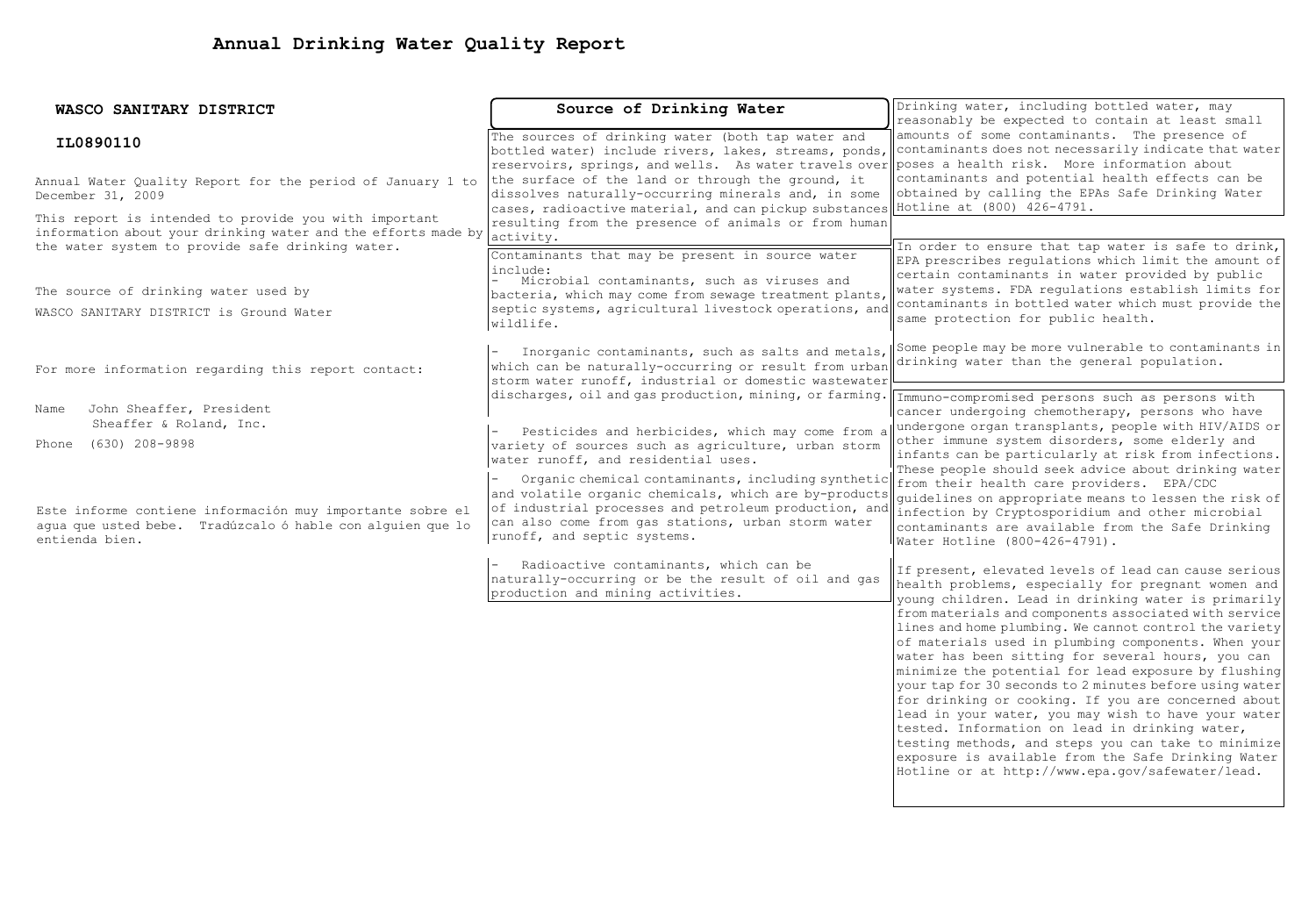## **Source Water Information**

| Source Water Name | Type of Water | Report Status | Location                        |  |
|-------------------|---------------|---------------|---------------------------------|--|
| WELL 1 (00915)    | GM            | Active        | 39 W 560 Sandburg Road          |  |
| WELL 2 (01402)    | GM            | Active        | 40 W 250 La Fox Road            |  |
| WELL 3 (01763)    | GW            | Active        | 40 W 131 Campton Crossing Drive |  |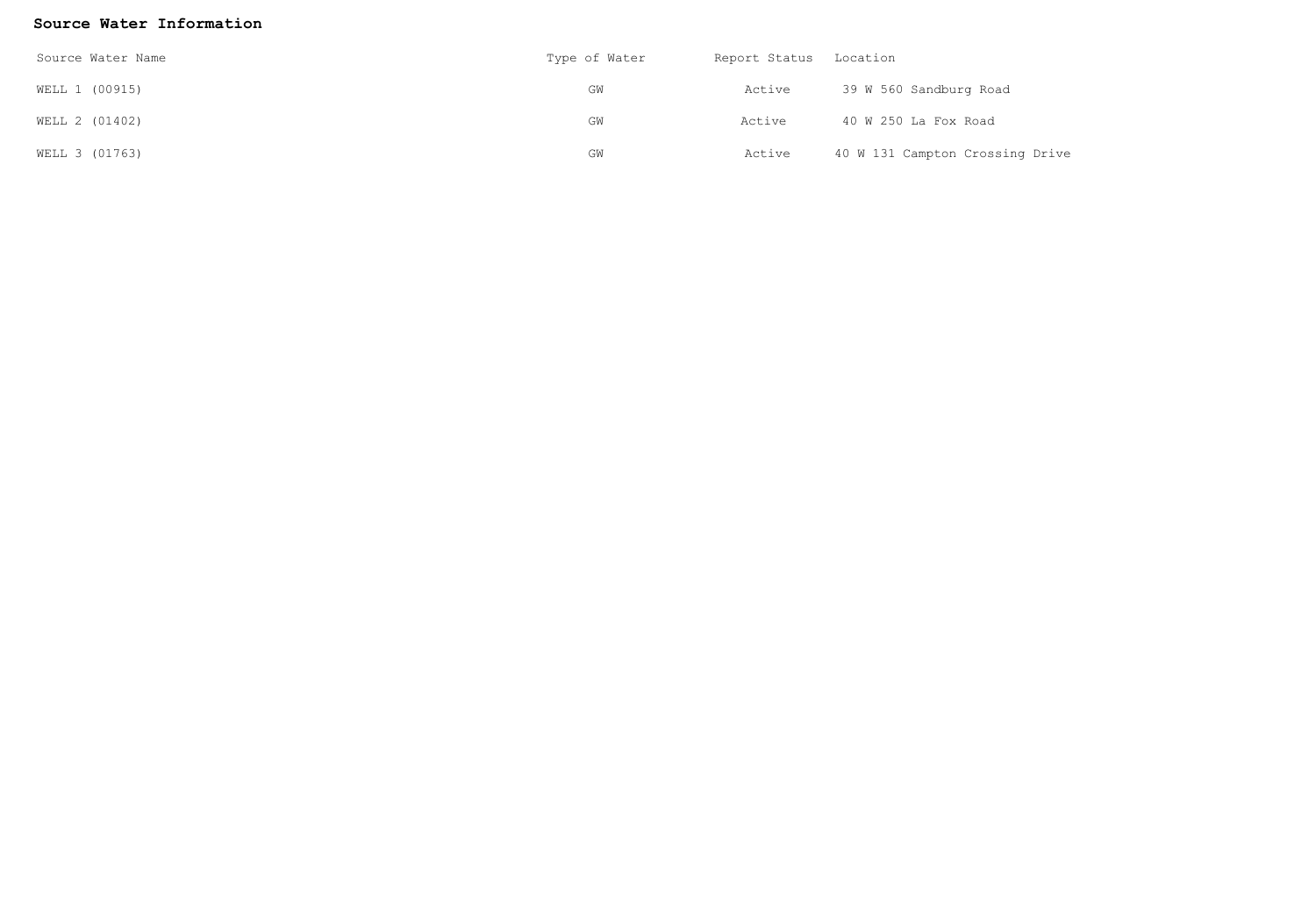#### **Source Water Assessment**

We want our valued customers to be informed about their water quality. If you would like to learn more, please feel welcome to attend any of our reqularly scheduled meetings. The source water assessment for our supply has been completed by the Illinois EPA. If you would like a copy of this information, please stop by the District office or call our water operator at (630) 208-9898. To view a summary version of the completed Source Water Assessments, including: Importance of Source Water; Susceptibility to Contamination Determination; and documentation/recommendation of Source Water Protection Efforts, you may access the Illinois EPA website at http://www.epa.state.il.us/cgi-bin/wp/swap-fact-sheets.pl.

To determine Wasco Sanitary District's susceptibility to groundwater contamination, information obtained during a Well Site Survey performed by the Illinois Rural Water Association on April 22, 1999 was reviewed. Based on this information, one potential source of contamination was identified within proximity tof the water supply's wells: a sanitary sewer.The Illinois EPA does not consider the water supply's source water susceptible to contamination. This determination is based on a number of criteria including: monitoring conducted at the well; monitoring conducted at the entry point to the distribution system; and the available hydrogeologic data on the wells. In anticipation of the U.S. EPA's proposed Ground Water Rule, the Illinois EPA has determined that the Wasco Sanitary District's source water is not vulnerable to viral contamination. This determination is based upon the completed evaluation of the following criteria during the Vulnerability Waiver Process: the supply's wells are properly constructed with sound integrity and proper site conditions; a hydrogeologic barrier exists that should prevent pathogen movement; all potential routes and sanitary defects have been mitigated such that the source water is adequately protected; monitoring data did not indicate a history of disease outbreak; and a sanitary survey of the water supply did not indicate a viral contamination threat. Because the supply's wells are constructed in a confined aquifer, that should minimize the movement of pathogens into the wells, well hydraulics were not considered to be a significant factor in the vulnerability determination. Hence, well hydraulics were not evaluated for this groundwater supply.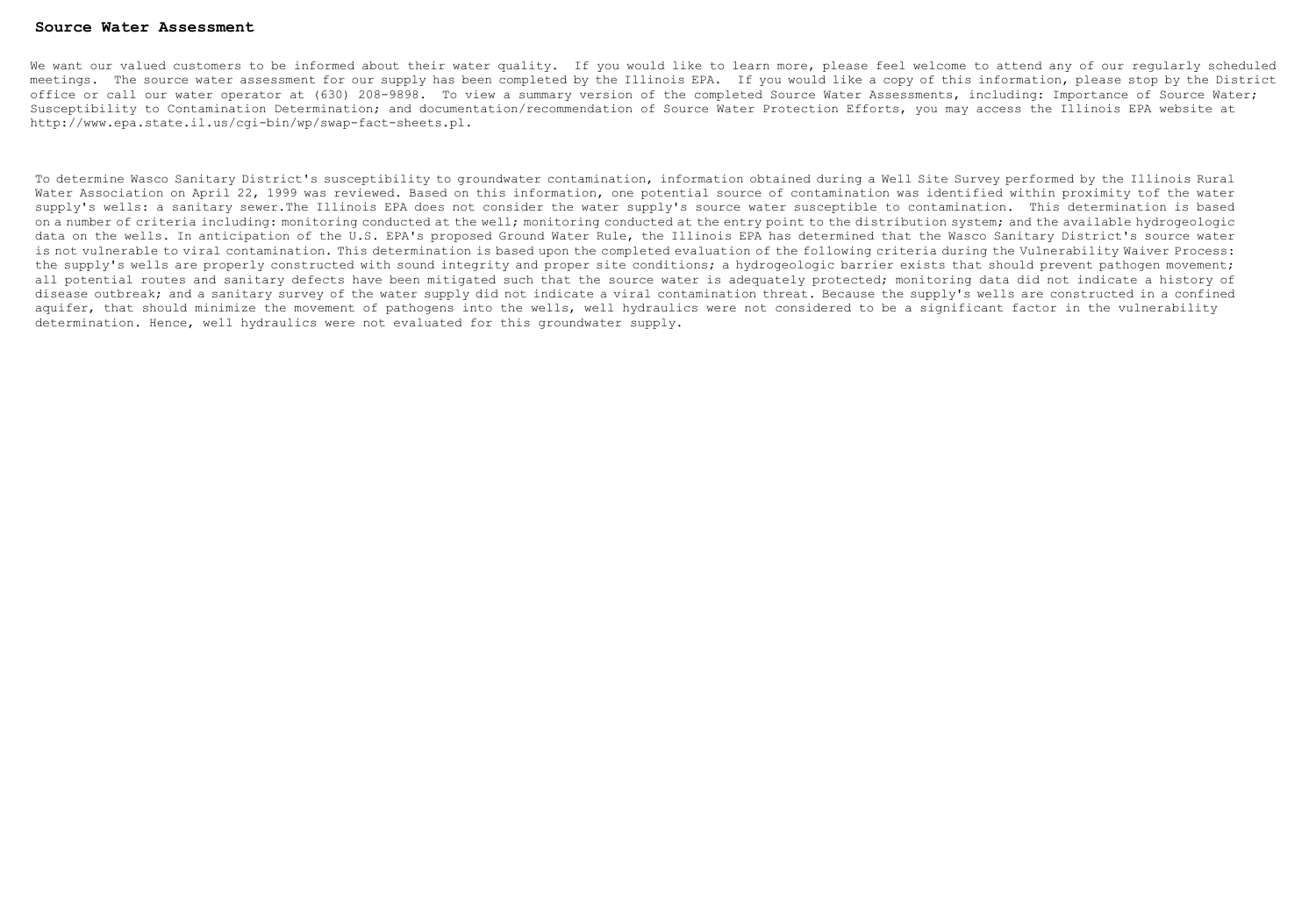#### **2009 Regulated Contaminants Detected**

## **Lead and Copper**

#### Definitions:

Action Level Goal (ALG): The level of a contaminant in drinking water below which there is no known or expected risk to health. ALGs allow for a margin of safety. Action Level: The concentration of a contaminant which, if exceeded, triggers treatment or other requirements which a water system must follow.

| Lead and Copper | Date Sampled | MCLG | Action Level<br>(AL) | 90th<br>Percentile | # Sites Over AL | Units | Violation | Likely Source of Contamination                                                                                |
|-----------------|--------------|------|----------------------|--------------------|-----------------|-------|-----------|---------------------------------------------------------------------------------------------------------------|
| Copper          |              | 1.3  | $\bot$ .3            | 0.23               |                 | ppm   | N         | Erosion of natural deposits; Leaching from wood<br>preservatives; Corrosion of household plumbing<br>systems. |
| Lead            |              | 0.   |                      |                    |                 | ppb   | N         | Corrosion of household plumbing systems;<br>Erosion of natural deposits.                                      |

### **Water Quality Test Results**

|                                   | Maximum Contaminant Level Goal or MCLG: The level of a contaminant in drinking water below which there is no known or expected risk to health. MCLGs allow for<br>a marqin of safety.                                                              |
|-----------------------------------|----------------------------------------------------------------------------------------------------------------------------------------------------------------------------------------------------------------------------------------------------|
| Maximum Contaminant Level or MCL: | The highest level of a contaminant that is allowed in drinking water. MCLs are set as close to the MCLGs as feasible using<br>the best available treatment technology.                                                                             |
| or MRDLG:                         | Maximum residual disinfectant level qoal The level of a drinking water disinfectant below which there is no known or expected risk to health. MRDLGs do not reflect<br>the benefits of the use of disinfectants to control microbial contaminants. |
| MRDL:                             | Maximum residual disinfectant level or The highest level of a disinfectant allowed in drinking water. There is convincing evidence that addition of a disinfectant<br>is necessary for control of microbial contaminants.                          |
| Definitions:                      | The following tables contain scientific terms and measures, some of which may require explanation.                                                                                                                                                 |
| ppb:                              | micrograms per liter or parts per billion - or one ounce in 7,350,000 gallons of water.                                                                                                                                                            |
| na:                               | not applicable.                                                                                                                                                                                                                                    |
| Avg:                              | Requlatory compliance with some MCLs are based on running annual average of monthly samples.                                                                                                                                                       |
| ppm:                              | milligrams per liter or parts per million - or one ounce in 7,350 gallons of water.                                                                                                                                                                |